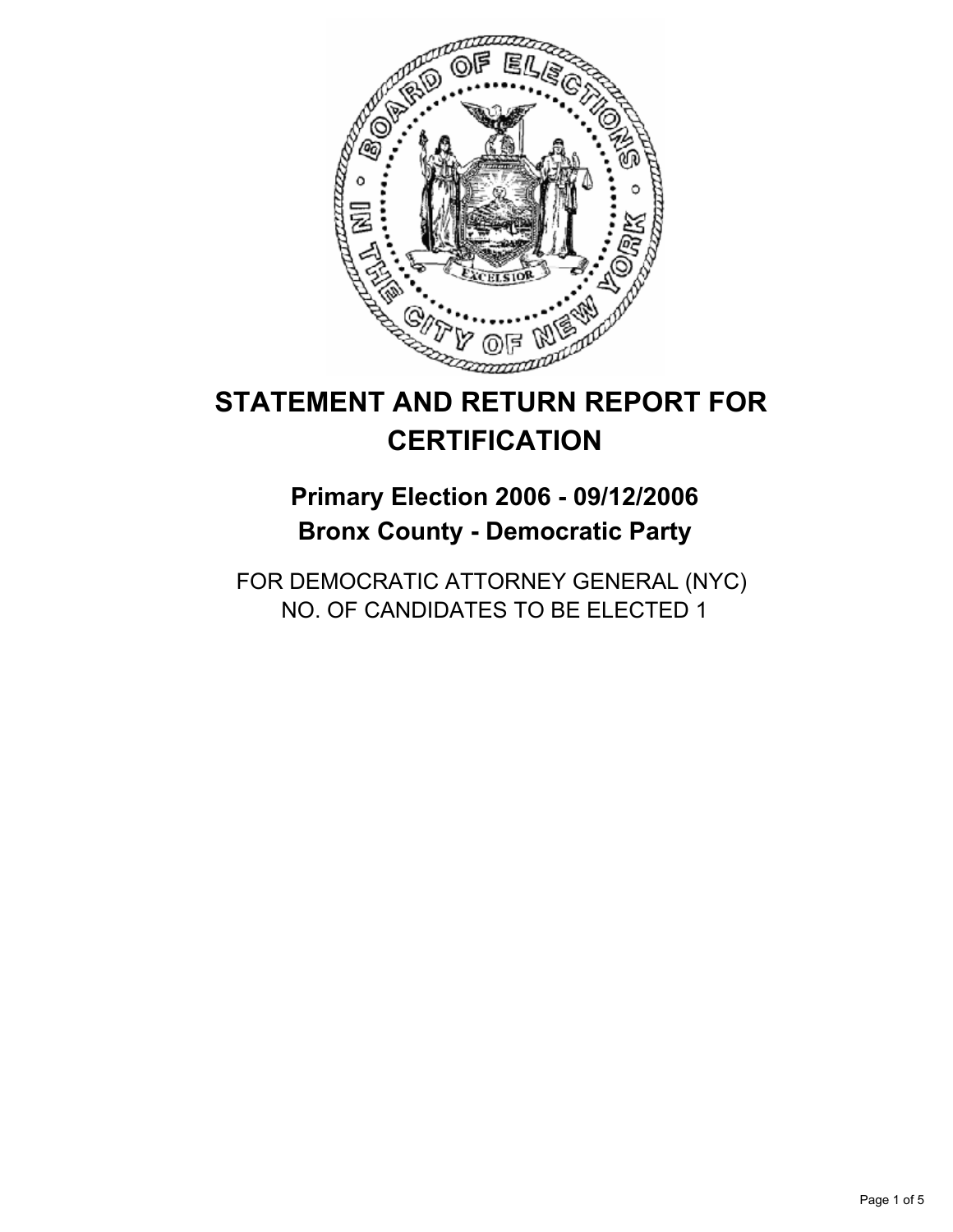

#### **ASSEMBLY DISTRICT 76**

| <b>EMERGENCY</b>               | 26    |
|--------------------------------|-------|
| ABSENTEE/MILITARY              | 119   |
| <b>AFFIDAVIT</b>               | 89    |
| ANDREW M CUOMO                 | 3,069 |
| <b>MARK GREEN</b>              | 1,275 |
| <b>CHARLES G KING</b>          | 224   |
| <b>SEAN PATRICK MALONEY</b>    | 522   |
| <b>JESUS CHRIST (WRITE-IN)</b> |       |
| <b>TOTAL VOTES</b>             | 5,091 |

#### **ASSEMBLY DISTRICT 77**

| <b>EMERGENCY</b>            | 0     |
|-----------------------------|-------|
| ABSENTEE/MILITARY           | 106   |
| AFFIDAVIT                   | 50    |
| ANDREW M CUOMO              | 2,396 |
| <b>MARK GREEN</b>           | 1,119 |
| <b>CHARLES G KING</b>       | 266   |
| <b>SEAN PATRICK MALONEY</b> | 444   |
| <b>TOTAL VOTES</b>          | 4,225 |

## **ASSEMBLY DISTRICT 78**

| <b>EMERGENCY</b>            | 2     |
|-----------------------------|-------|
| ABSENTEE/MILITARY           | 139   |
| AFFIDAVIT                   | 60    |
| ANDREW M CUOMO              | 1,864 |
| <b>MARK GREEN</b>           | 870   |
| <b>CHARLES G KING</b>       | 176   |
| <b>SEAN PATRICK MALONEY</b> | 359   |
| <b>TOTAL VOTES</b>          | 3,269 |

# **ASSEMBLY DISTRICT 79**

| <b>EMERGENCY</b>            | 4     |
|-----------------------------|-------|
| ABSENTEE/MILITARY           | 161   |
| AFFIDAVIT                   | 104   |
| ANDREW M CUOMO              | 3,261 |
| <b>MARK GREEN</b>           | 1,531 |
| <b>CHARLES G KING</b>       | 356   |
| <b>SEAN PATRICK MALONEY</b> | 664   |
| <b>TOTAL VOTES</b>          | 5,812 |

#### **ASSEMBLY DISTRICT 80**

| <b>EMERGENCY</b>            | 28    |
|-----------------------------|-------|
| ABSENTEE/MILITARY           | 237   |
| AFFIDAVIT                   | 78    |
| ANDREW M CUOMO              | 3,049 |
| <b>MARK GREEN</b>           | 1,694 |
| <b>CHARLES G KING</b>       | 215   |
| <b>SEAN PATRICK MALONEY</b> | 597   |
| ERIC BERENSTEIN (WRITE-IN)  |       |
| <b>TOTAL VOTES</b>          | 5,556 |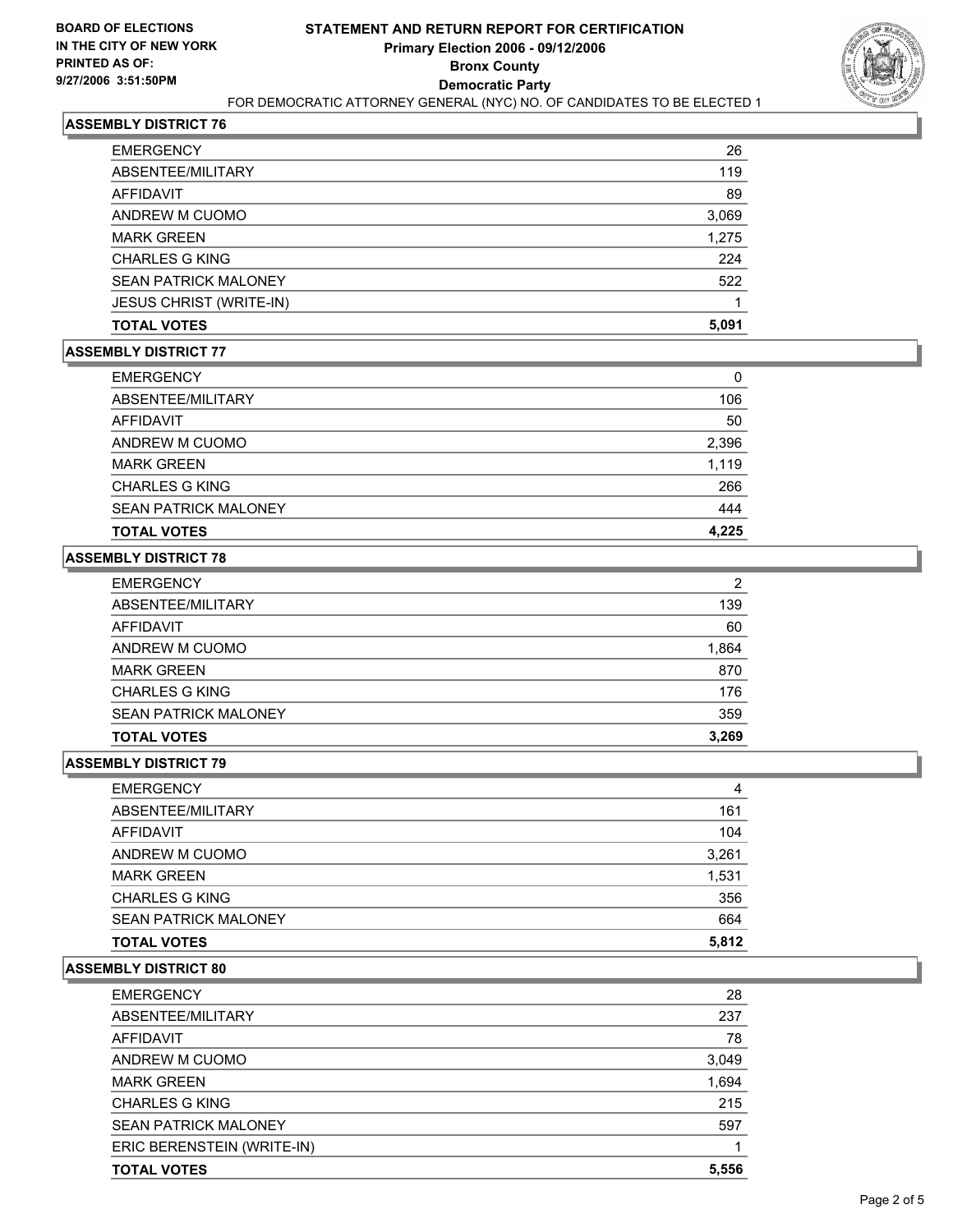

#### **ASSEMBLY DISTRICT 81**

| <b>TOTAL VOTES</b>          | 8,067 |
|-----------------------------|-------|
| <b>SEAN PATRICK MALONEY</b> | 807   |
| <b>CHARLES G KING</b>       | 185   |
| <b>MARK GREEN</b>           | 3,525 |
| ANDREW M CUOMO              | 3,550 |
| AFFIDAVIT                   | 108   |
| ABSENTEE/MILITARY           | 367   |
| <b>EMERGENCY</b>            | 100   |

#### **ASSEMBLY DISTRICT 82**

| <b>TOTAL VOTES</b>          | 7,262 |
|-----------------------------|-------|
| WESTON (WRITE-IN)           |       |
| <b>SEAN PATRICK MALONEY</b> | 707   |
| <b>CHARLES G KING</b>       | 279   |
| <b>MARK GREEN</b>           | 2,069 |
| ANDREW M CUOMO              | 4,206 |
| AFFIDAVIT                   | 56    |
| ABSENTEE/MILITARY           | 304   |
| <b>EMERGENCY</b>            | 42    |

#### **ASSEMBLY DISTRICT 83**

| <b>SEAN PATRICK MALONEY</b><br><b>TOTAL VOTES</b> | 568<br>6,187 |
|---------------------------------------------------|--------------|
| <b>CHARLES G KING</b>                             | 326          |
| <b>MARK GREEN</b>                                 | 1,591        |
| ANDREW M CUOMO                                    | 3,702        |
| AFFIDAVIT                                         | 93           |
| ABSENTEE/MILITARY                                 | 218          |
| <b>EMERGENCY</b>                                  | 0            |

## **ASSEMBLY DISTRICT 84**

| <b>EMERGENCY</b>            |       |
|-----------------------------|-------|
| ABSENTEE/MILITARY           | 83    |
| AFFIDAVIT                   | 75    |
| ANDREW M CUOMO              | 2,571 |
| <b>MARK GREEN</b>           | 999   |
| <b>CHARLES G KING</b>       | 272   |
| <b>SEAN PATRICK MALONEY</b> | 559   |
| <b>TOTAL VOTES</b>          | 4.401 |

#### **ASSEMBLY DISTRICT 85**

| <b>EMERGENCY</b>            | 6     |
|-----------------------------|-------|
| ABSENTEE/MILITARY           | 89    |
| AFFIDAVIT                   | 49    |
| ANDREW M CUOMO              | 2,449 |
| <b>MARK GREEN</b>           | 984   |
| <b>CHARLES G KING</b>       | 237   |
| <b>SEAN PATRICK MALONEY</b> | 547   |
| HARRIET TUBMAN (WRITE-IN)   |       |
| <b>TOTAL VOTES</b>          | 4,218 |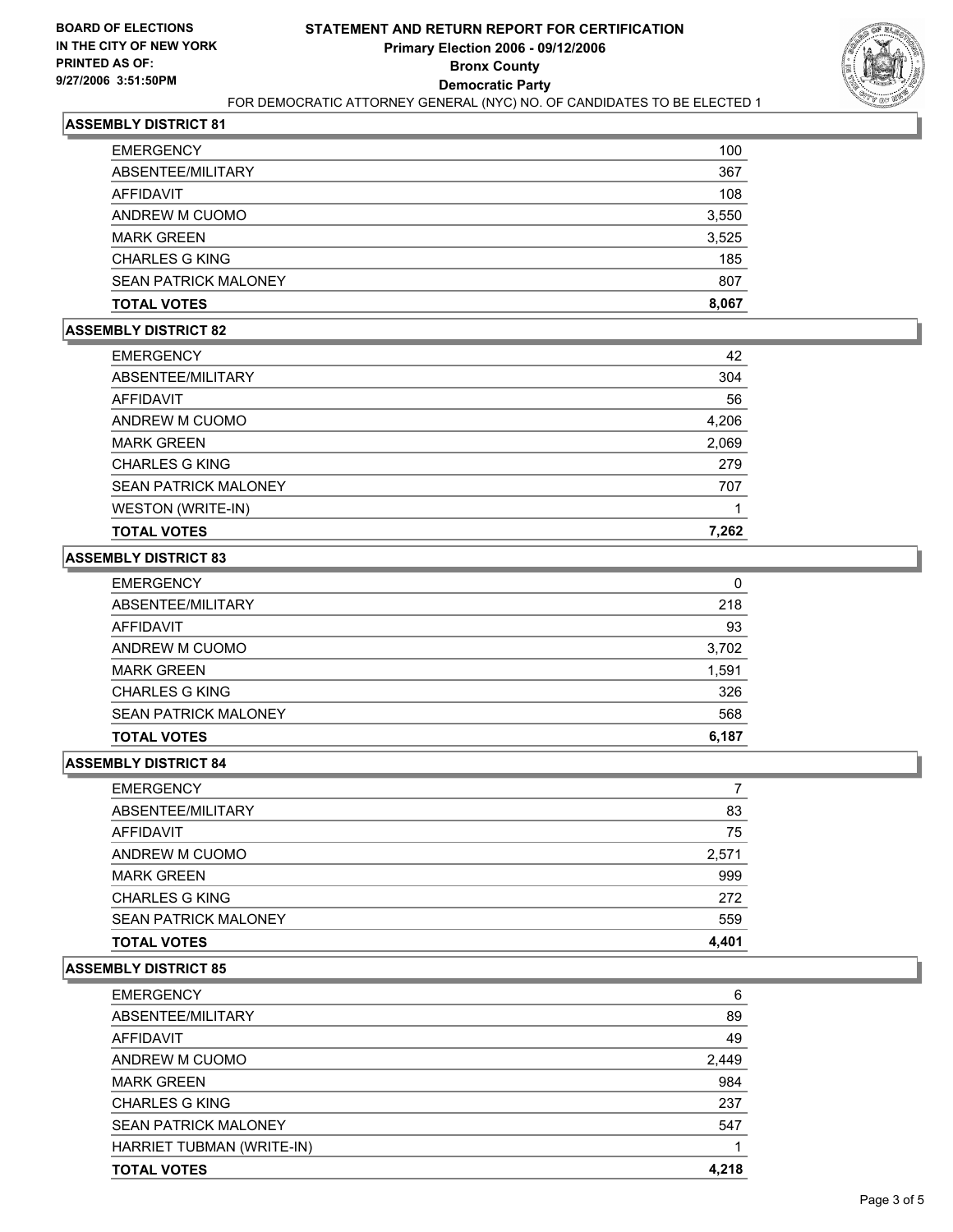

## **ASSEMBLY DISTRICT 86**

| <b>TOTAL VOTES</b>          | 3,092 |
|-----------------------------|-------|
| <b>SEAN PATRICK MALONEY</b> | 411   |
| <b>CHARLES G KING</b>       | 200   |
| <b>MARK GREEN</b>           | 730   |
| ANDREW M CUOMO              | 1,751 |
| AFFIDAVIT                   | 70    |
| ABSENTEE/MILITARY           | 65    |
| <b>EMERGENCY</b>            | 35    |